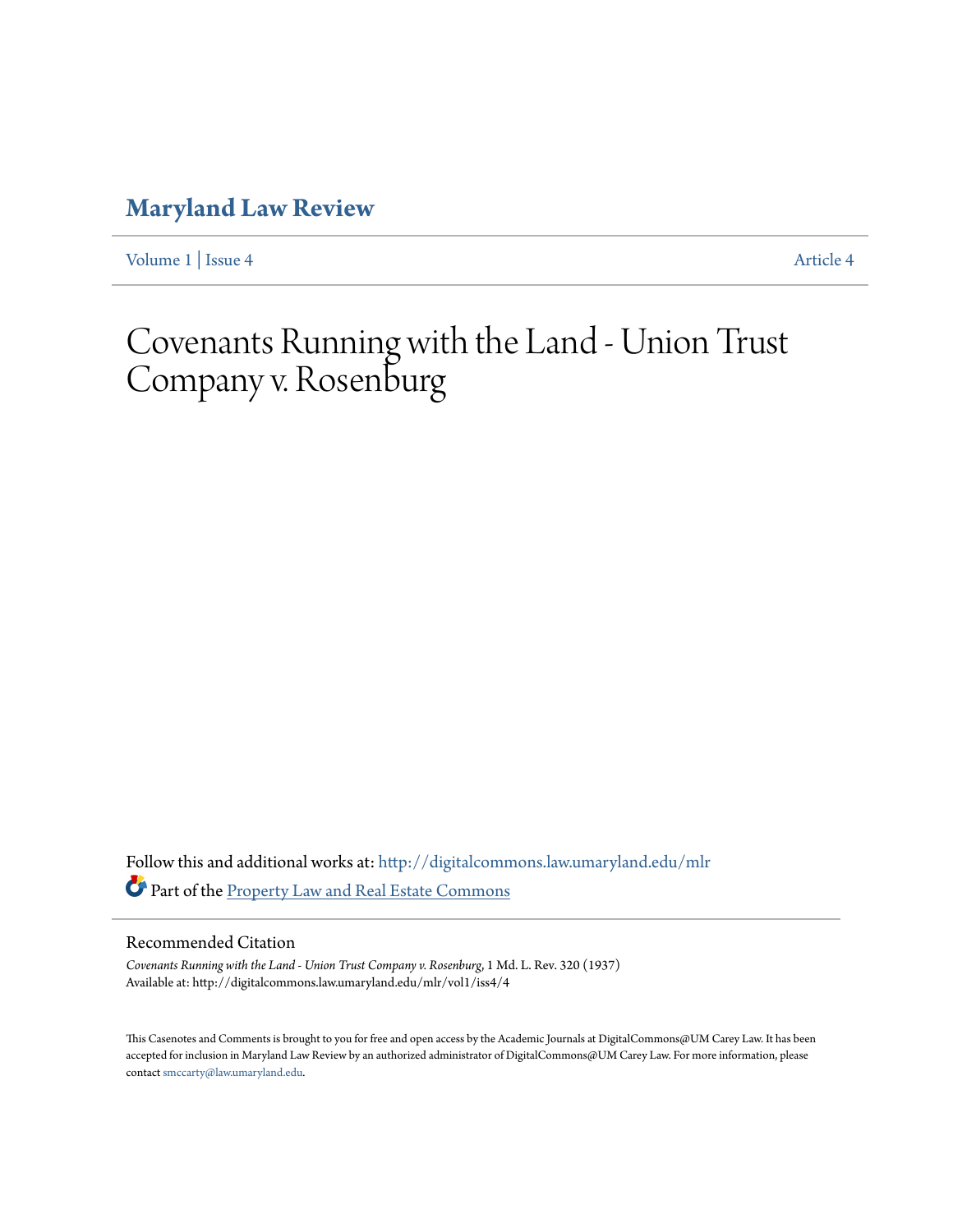### **Casenotes and Comments**

#### COVENANTS RUNNING WITH THE *LAND-UNION TRUST COMPANY V. ROSENBURG1*

The owners of fee simple property executed a first mortgage to Rosenburg, et al., plaintiffs in this suit, containing the following covenant: "It is covenanted that until default . . . the said mortgagors, their heirs, *successors or assigns2* shall have possession of the property upon paying in the meantime all taxes . **..** which taxes . . . the said mortgagors covenant to pay when legally due." Subsequently the said mortgagors executed a second mortgage to the Union Trust Company, defendant in this suit. In 1932 the defendant acquired the equity of redemption of the said mortgagors by foreclosure of this second mortgage, and immediately entered into possession. In 1933 default was made in the payment of interest under the first mortgage, and a verbal agreement was entered into between the plaintiffs, holders of the first mortgage, and the defendant, under which the defendant was permitted to retain possession of the premises, collect the rents, pay all expenses including taxes, and pay whatever surplus remained to the plaintiffs as interest. Pursuant to this agreement the defendant remained in possession of the premises and collected all rents and profits until foreclosure by plaintiffs of their mortgage on February 16, 1935. During the time that this verbal agreement was in effect, the defendant failed to pay the taxes for the years of 1934 and 1935. der an agreed statement of facts, it is shown that between 1932, when defendant took possession, and February 16, 1935, when plaintiffs' foreclosed their mortgage, the disbursements by defendant for expenses, taxes, and interest exceeded the income to the extent of over \$3,000, although during the fiscal year of 1934 the income exceeded the disbursements by almost \$1,300, no taxes and interest being paid during that year. The plaintiffs have paid the taxes for the years 1934 and 1935, totalling over \$1,800, and have brought this suit in equity for reimbursement, on the theory that defendant, as an assignee of the equity of redemption during the time at which these taxes became due, is liable on the covenant to pay them when "legally due". The

<sup>&</sup>lt;sup>1</sup> 189 Atl. 421 (Md. 1937).

<sup>&</sup>lt;sup>2</sup> Italics supplied.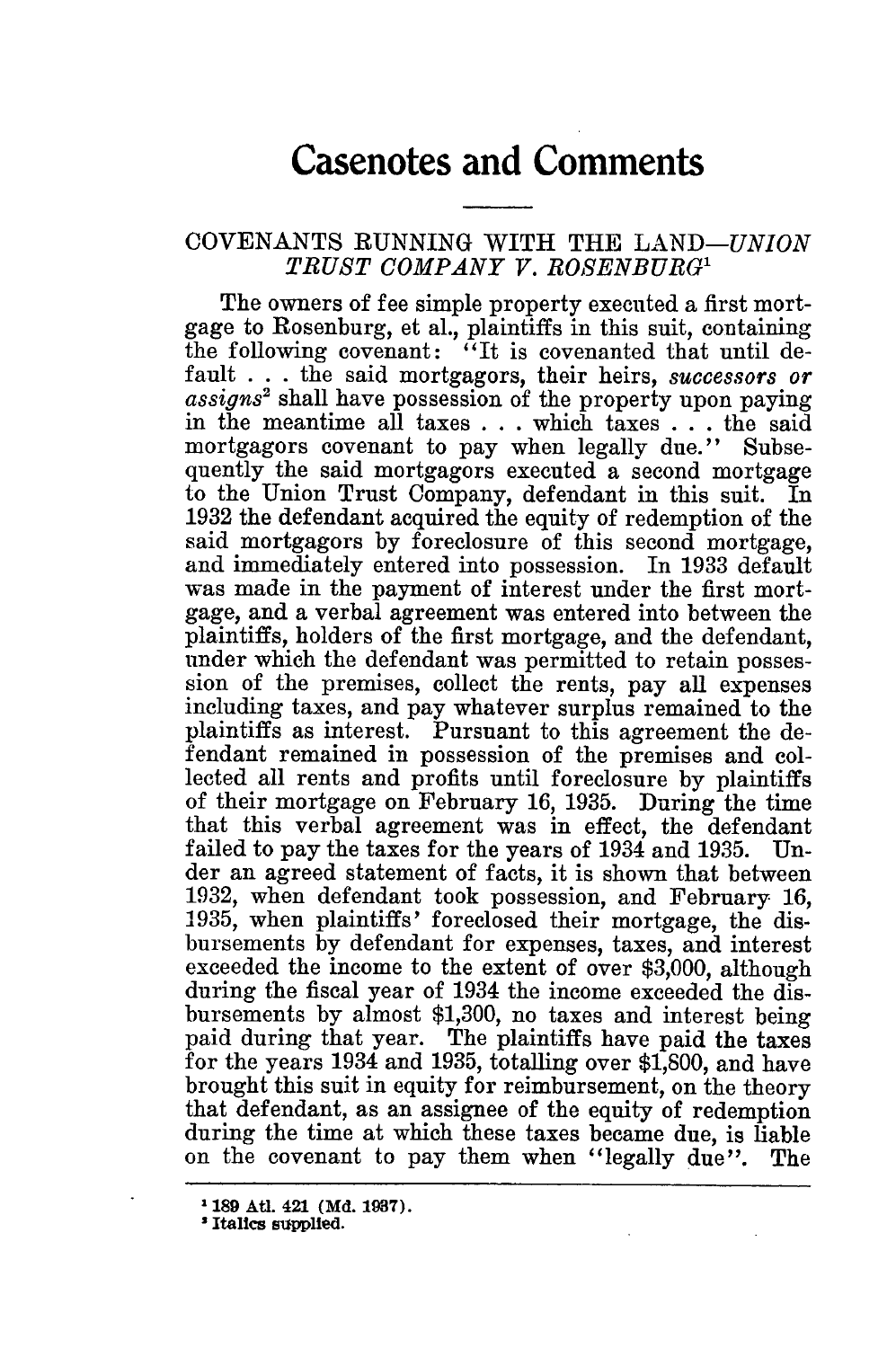defendant's defense is based upon two contentions: (1) That under the verbal agreement whereby defendant retained possession after default in 1933, the plaintiffs are estopped from enforcing this covenant to pay the taxes as against defendant. (2) That this covenant is a personal covenant and not a covenant running with the land because : (a) the "assigns" of the covenantors are not expressly designated and (b) affirmative burdens of covenants running with the land will only run in the cases of leasehold estates and not in the case of fee simple property. The trial court held for the plaintiffs and on appeal *held,* affirmed.

The Court devoted the major part of its opinion to the discussion of this second contention and reached the conclusion that the burden of this covenant did attach and run with the equity of redemption, originally vested in the mortgagors and subsequently involuntarily assigned to the defendant by its foreclosure of the second mortgage. Thus the equity of redemption, to which was attached the burden of this covenant, rested in defendant until February 16, 1935. The Court found that the taxes for 1934 and **1935** became "legally due" upon January first of each year, and thus the failure of defendant to pay them on those dates constituted a breach by defendant of the burden of this covenant.

As free alienability of estates in real property developed in England, a need arose for a device whereby subsequent owners of these estates could be held contractually liable for the performance or nonperformance of acts affecting the use and enjoyment of these estates. The existing concepts of profits and easements were insufficient to meet this need. These are incorporeal interests in the land itself, but in no way impose any contractual obligations upon the subsequent owners of the land. The owner of servient land subject to an easement or profit is under no contractual obligations to the dominent owner. True, his estate in the land is restricted to the extent of this easement or profit, but the servient land owner is in no manner contractually obligated to perform any act. Thus easements and profits must be limited to: (a) those which give to the dominent owner a right to a use or enjoyment of the servient land concurrently with the servient owner, or (b) those in which the use or enjoyment of the servient land by the servient landowner is restricted. But in neither is the servient landowner contractually obligated. Thus easements and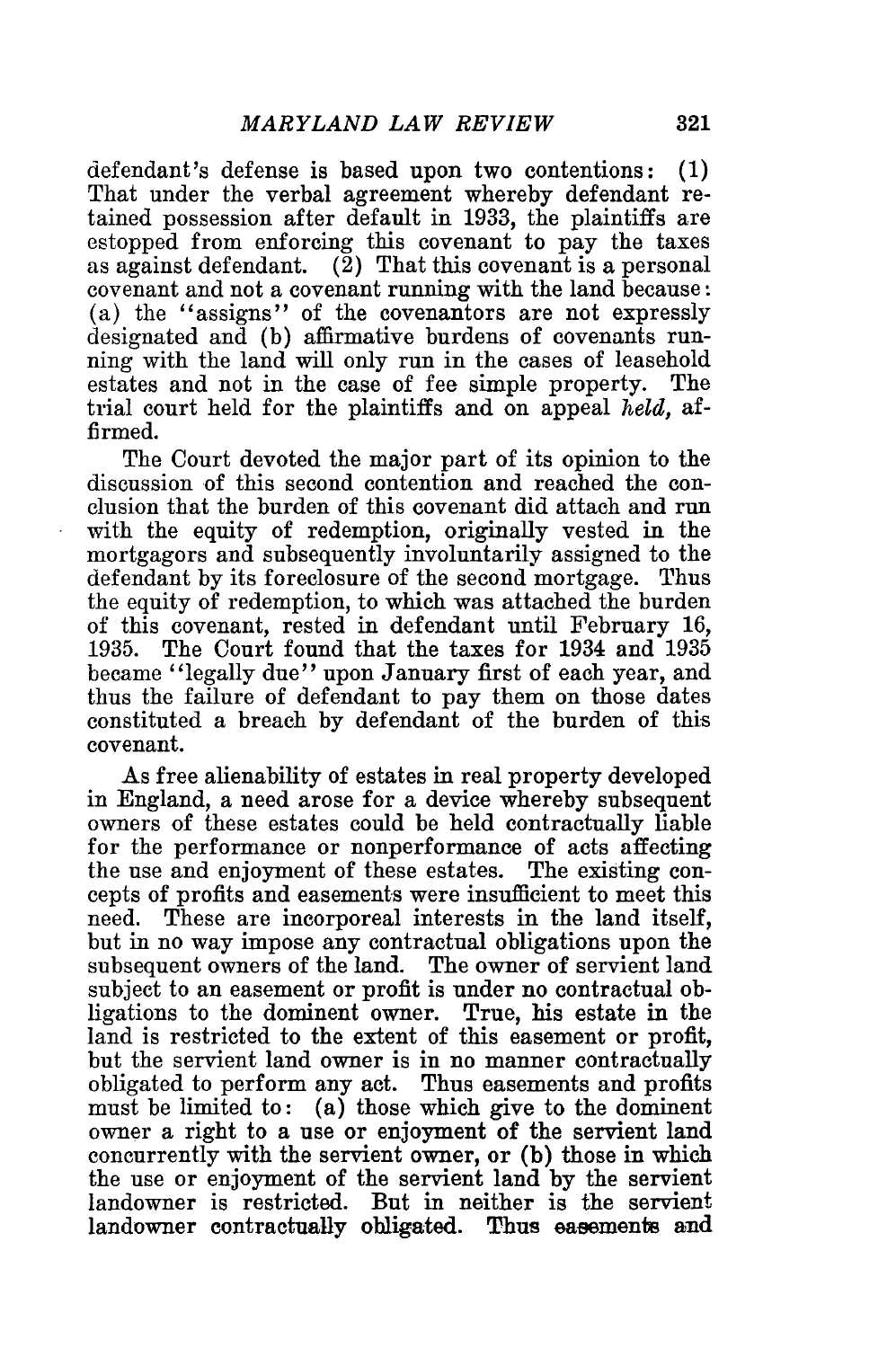profits can impose no affirmative duties, contractual or otherwise, upon the servient land.'

This need could only be satisfied by developing the concept of a real contract, that is, a contract which was not only personal to the contracting parties, but which also would attach to the land and run with the land and bind and benefit subsequent assignees of the land. The first early English cases, developing this doctrine of real contracts, were cases involving covenants between landlords and tenants, relating to the use and enjoyment of the leased land. These early cases, principally *Spencers'* case' laid down three requirements for a covenant to run with the land: (1) "privity of estate" must exist between the covenantor and convenantee, (2) the benefit and burden of the covenant must "touch and concern" the respective estates of the covenantee and covenantor, and (3) if the covenant relates to a thing not in esse then the covenant can only run if the "assigns" are expressly designated.

With reference to the first requirement of privity of estate, no difficulty arises in the leasehold estate cases, since there exists between the lessor and lessee a continuing relationship of tenure. Each owns an estate in the same tract of land, the lessee's being possessory and the lessor's reversionary. Because of this tenure relationship, there can be said to exist a continuing privity of estate between the lessor and lessee. Therefore if the lessee assigns his possessory estate, and the lessor assigns the reversion, there still exists between these assignees a tenure relationship. Thus clearly privity of estate exists between two assignees,<sup>5</sup> although they have at no time contracted with each other. The privity of contract created by the covenants in the lease exists only between the original lessor and original lessee. But the privity of estate arising from the tenure relationship has passed from the original lessor and lessee to these assignees. Thus contractual liability upon the covenants in the lease exists between these assignees so long as the privity of estate continues to exist between them.

**I** In England and in a few American states a "spurious" easement to maintain a fence has been recognized. Bonson v. Coffin, **108** Mass. 175 **(1871).**

**<sup>5</sup>** Coke 16a **(1583).**

Prior to the Statute of **32** Henry VIII, **Ch.** 34 covenants could only run with the lessee's possessory estate and not with the lessor's reversion. This Statute made it possible for covenants to run with the reversion either as to the benefit or burden. This Statute is part of the common law of Maryland, I Alexander's British Statutes **835.**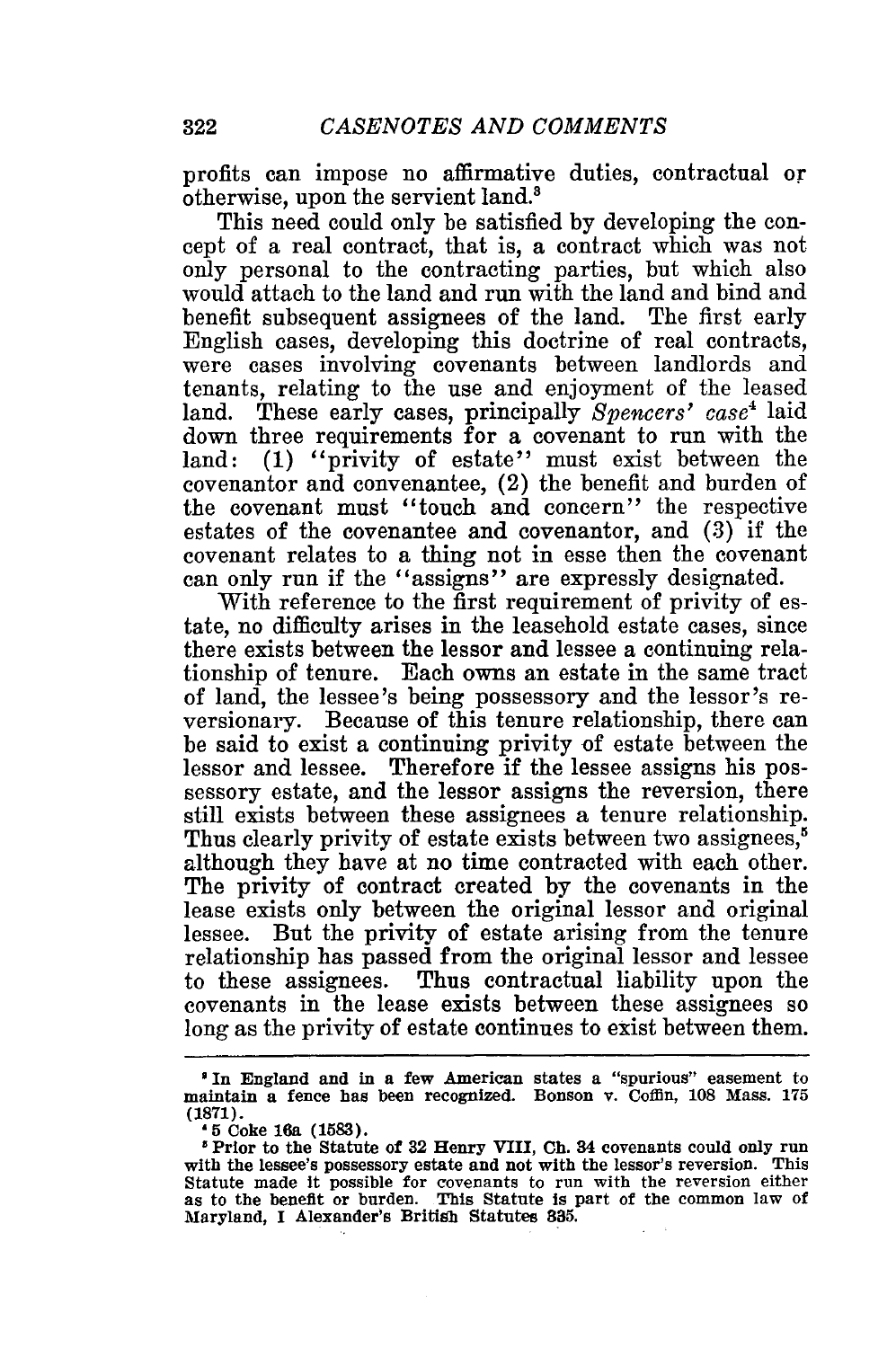When the practice of inserting covenants in conveyances in fee developed, considerable difficulty was experienced by the courts in applying this concept of privity of estate to such conveyances in fee. Here we do not have a continuing tenure relationship arising from the concurrent existence of estates in the same tract of land, but we have, at the most, merely an instantaneous privity of estate existing momentarily on the execution and delivery of the deed. In other words the privity of estate is not a continuing one arising from a tenure relationship, but an instantaneous one existing at the moment of the transfer of the estate from the grantor to the grantee.

The courts were then presented by the problem can such a privity of estate suffice to create covenants running with the land? Two states held no, placing the doctrine of covenants running with the land upon the'existence of a continuing privity of estate created by tenure.<sup>6</sup> The majority reached the conclusion that the existence of this instantaneous privity of estate between grantor and grantee, existing at the execution and delivery of the deed, is a sufficient foundation upon which covenants running with the land can be created." Thus the covenant can be made to attach to and run with the estate of the grantee so as to bind or benefit the subsequent assignee of this estate. But what about the covenant on the part of the grantor? He no longer holds an estate in the land which was the subjectmatter of the conveyance. The covenant on his part may be in gross, or if the intention of the parties can be shown it may be attached to other land which he then owns, and thus run with such land so as to bind or benefit the subsequent assignee of such land.<sup>8</sup>

As to the third requirement that if the covenant relates to something not in esse, then the assigns must be expressly designated, a controversy has developed as to soundness of this requirement. Some question has been raised whether the English courts ever laid down this requirement, or it was merely the personal idea of Lord Coke.<sup>9</sup> Several jurisdictions have entirely repudiated this requirement.<sup>10</sup>

**At** least **one** jurisdiction **has** reached the conclusion that no privity of estate is necessary between the covenantor **and** covenantee (grantor **and** grantee), Shaber v. **St. Paul** Water Co., **30 Minn. 179,** 14 **N.** W. **874 (1874). Under this** view the only privity of estate necessary is that between the **covenantor and** his **assigns** or that between the covenantee **and his** assigns. **Ball v. Milliken, 31 R. I. 36, 76 Atl. 789 (1910)** 

**Purvis v. Shuman, 273 IIl. 286, 112 N. E. 679 (1916).**

**10 Ibid.**

**<sup>619</sup>** Pick. 449 (Mass. **1837) ; 68 P. 308** (Calif. **1902).**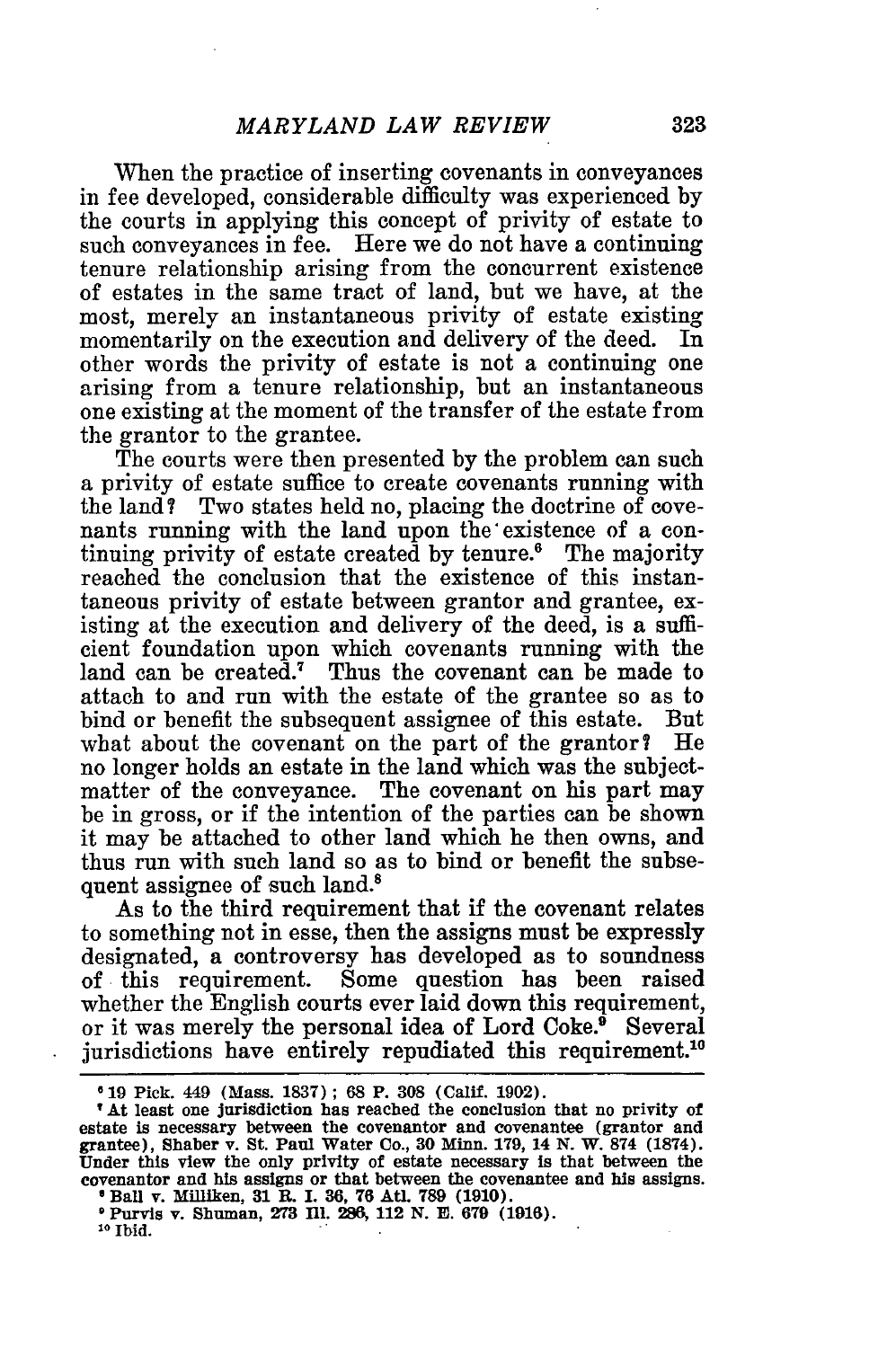Probably the majority of jurisdictions today hold that the assigns do not have to be expressly designated if the intention that the covenant should run with the land can be inferred from the language of the entire instrument.<sup>11</sup>

Applying these principles to the facts of this case, the Court found that the first mortgage, from the original mortgagors to the plaintiffs, created a privity of estate between the original mortgagors and plaintiffs, such that covenants inserted in the mortgage might attach to their respective estates and run therewith. It is interesting to note that the privity of estate, arising in the execution of a mortgage, is not of the instantaneous type found in conveyances in fee, but of a continuing nature similar to that existing between landlord and tenant. A mortgage of fee simple property has the effect of passing to the mortgagee the fee simple title as security only, thus leaving in the mortgagor an equitable estate described as the equity of redemption. Thus as long as the equity of redemption remains unbarred by foreclosure, a continuing privity of estate exists between the mortgagor and mortgage. The burdens and benefits of any covenants running with the land, found in the mortgage, attach to these estates of the mortgagor and mortgagee so as to run with such estates to their respective assigns. So in this case the burden of this covenant to pay the taxes when legally due attached to the equity of redemption and ran with such equity of redemption until it was barred by the foreclosure on February 16, 1935. Likewise the benefit of this covenant attached to the plaintiffs' fee simple security title and would run with it to any assignee of the mortgage.

When in 1933 the defendant foreclosed its second mortgage and purchased this equity of redemption, it acquired the equity of redemption subject to the burden of this covenant. Thus from 1933 until February 16, 1935, the defendant held the estate, i. e. the equity of redemption, to which the burden of this covenant was attached, and therefore became contractually liable for any breach occurring during this period.

Defendant in its brief took the position that where a covenant creates an affirmative burden rather than a restrictive one, the affirmative burden could not run with the land except in cases of leases. It is true that the English courts as well as one American state uphold the position that affirmative burdens are in gross when created in a con-

**<sup>11</sup> Masury v. Southworth, 9 Ohio** *St.* **840 (1859).**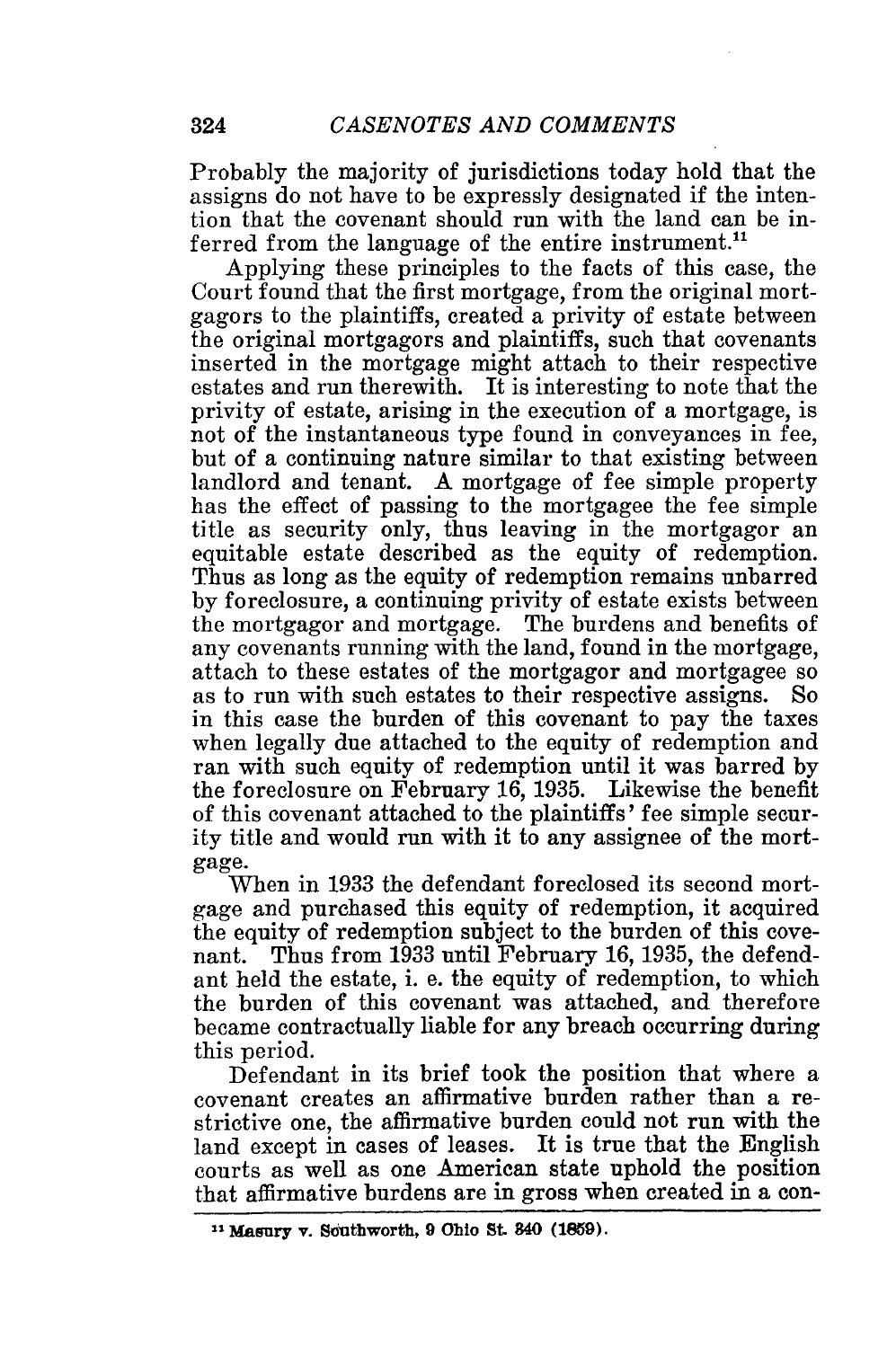veyance in fee rather than a lease.12 But the majority of American jurisdictions have upheld the running of affirmative burdens as well as restrictive burdens whether found in conveyances in fee or leases.'" Likewise it should be noted that this covenant is found in a mortgage which is more nearly similar to a lease than a conveyance in fee, since it creates a continuing privity of estate rather than an instantaneous privity only.'

One of the principal points discussed by the Court in its opinion was whether the burden of this covenant to pay the taxes so touched and concerned the original mortgagors' equity of redemption, that it was capable of running with this estate to the defendant. In this connection defendant contended that a distinction must be made between the burden of a covenant to pay taxes by a lessee under a lease, and a burden of a similar covenant by a mortgagor under a mortgage on fee simple property. Why doesn't the nonperformance of such a covenant affect the mortgagor's equity of redemption as much as the lessee's leasehold estate? In either case nonperformance may operate to destroy the estates through a sale of the land to pay delinquent taxes. A covenant is said to touch and concern the land when "it tends directly or necessarily to enhance its value or render it more beneficial and convenient to those by whom it is owned or occupied."<sup>15</sup> Certainly any covenant, the nonperformance of which destroys the estates of both the covenantor and the covenantee, touches and concerns the land, so that both the burden and benefit will run with their respective estates. *Waring v. National Saving & Trust Co.'6* is definite authority for the Court's position that the burden of a covenant to pay taxes in a mortgage on fee simple property touches and concerns the equity of redemption so that it can run with that estate.

The most bothersome problem in this case involves the third requirement of covenants running with the land, namely that if the covenant relates to something not in esse, it will not run unless the assigns are expressly designated. Here the covenant relates to taxes which were not in esse when the mortgage was executed. The taxes for

**<sup>&</sup>quot;2** Miller v. Clary, **210 N. Y. 127, 103 N. E.** 1114 **(1913).**

<sup>21</sup> Murphy v. Kerr, **5 F. (2d) 908 (1925). See 41 A. L.** R. **1363** for a list of cases.

**<sup>1,</sup>** However, Guaranty Trust **Co.** v. **N. Y. &** Q. **C. R.** Co., **253 N. Y. 190, 170 N. E. 887 (1930)** refused to hold that an affirmative burden could **run** with **the** mortgagor's estate when created **In** the mortgage.

**<sup>&</sup>quot;Hollander v. Central Metal Co., 109 Md. 131, 71 Atl. 442 (1908).**

**<sup>138</sup> Md. 367,** 114 Atl. **56 (1921).**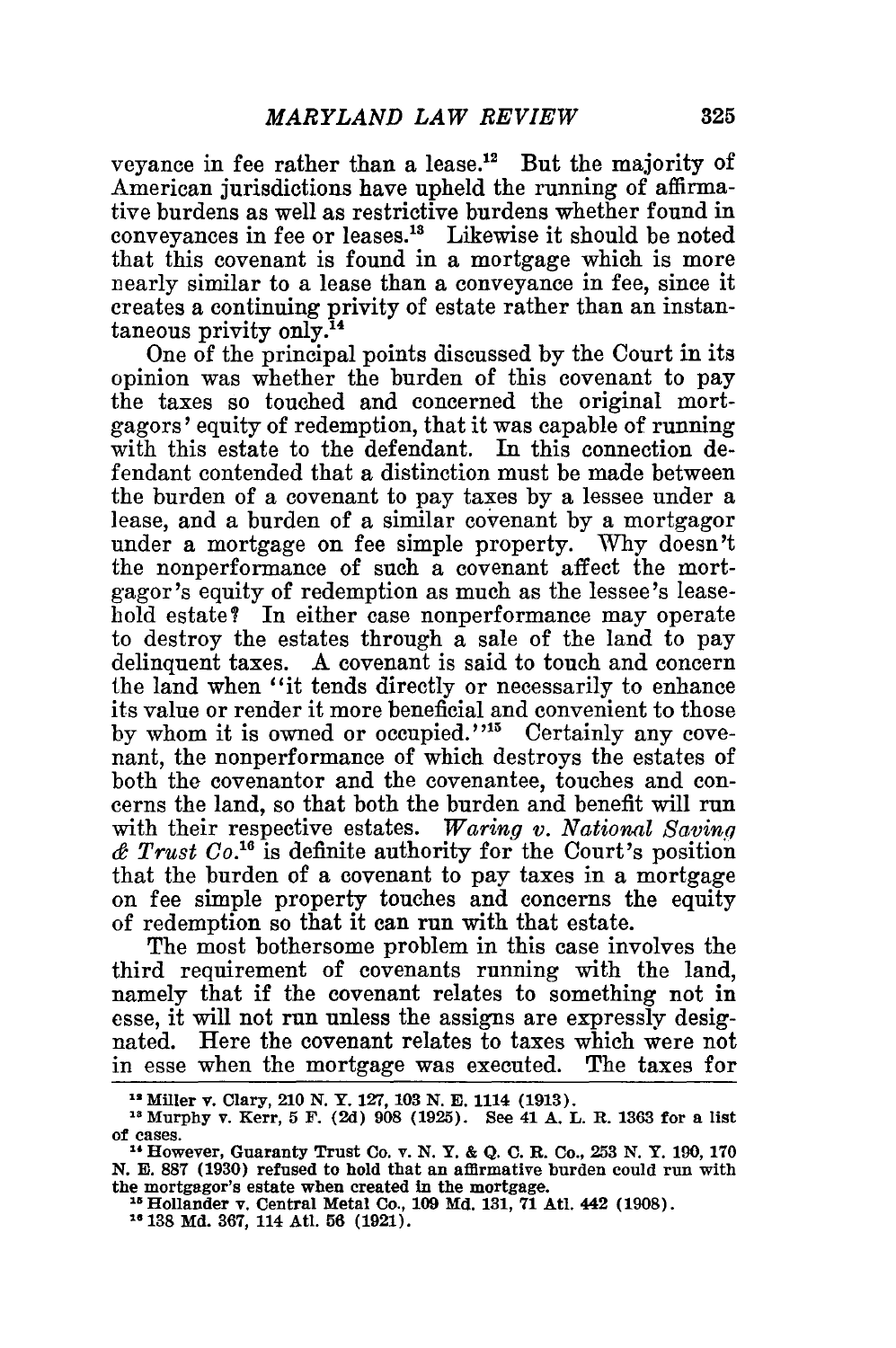1.934 and 1935 were clearly not in esse when this covenant was executed. A careful inspection of the covenant discloses that in the covenanting clause, the assigns of the mortgagor are not expressly designated. However, in the clause giving the mortgagors the right to possession until default upon payment of taxes, this right is expressly given to the "assigns". Thus from the wording of the entire instrument an intention to bind the mortgagors' assigns can be inferred although the covenant proper does not bind the assigns by express designation.

The opinion, without discussion of earlier Maryland decisions, finds that an intention to bind the assigns can be inferred from the language of the entire instrument, thus taking the view, supported by the weight of authority today, that the word "assigns" is not a technical word, necessary to the running of a covenant relating to something not in esse. This conclusion is contrary to the position taken in *Maryland & Pennsylvania R. Co. v. Silver,"* where it was held that "his heirs and assigns" were technical words of limitation and in cases of covenants relating to something not in esse were absolutely necessary in the covenanting clause. The refusal of the court to follow this strict interpretation of *Spencer's case"5* is to be commended, and places Maryland among those states taking a liberal view of this discredited requirement of covenants running with the land.

With reference to the first contention the Court reached the conclusion that the verbal agreement was not supported by any new consideration and therefore in no way operated to change the legal rights and liabilities of the parties, and at most merely operated as a voluntary postponement by plaintiff of foreclosure. Even though the agreement had no validity and effect as a contractual modification of the original covenant in the first mortgage, yet it might operate to estop the plaintiff from enforcing this covenant if pursuant to this verbal agreement defendant acted in reliance thereon to its detriment. True, the doctrine of estoppel cannot be applied as a substitute for consideration, for many decisions have repudiated the existence of a "promissory estoppel".<sup>19</sup> Thus the existence of an estoppel cannot be used to validate the verbal agreement made between

<sup>&</sup>lt;sup>17</sup> 110 Md. 510, 73 Atl. 297 (1909).

**<sup>18</sup>Supra note 4.**

**<sup>1</sup>**williston **on** Contracts, (Rev. **Ed.) Sec. 139,** note **S.** The Restatement of Contracts, **Sec. 88,** approves the application of "promissory estoppel" **In** certain cases.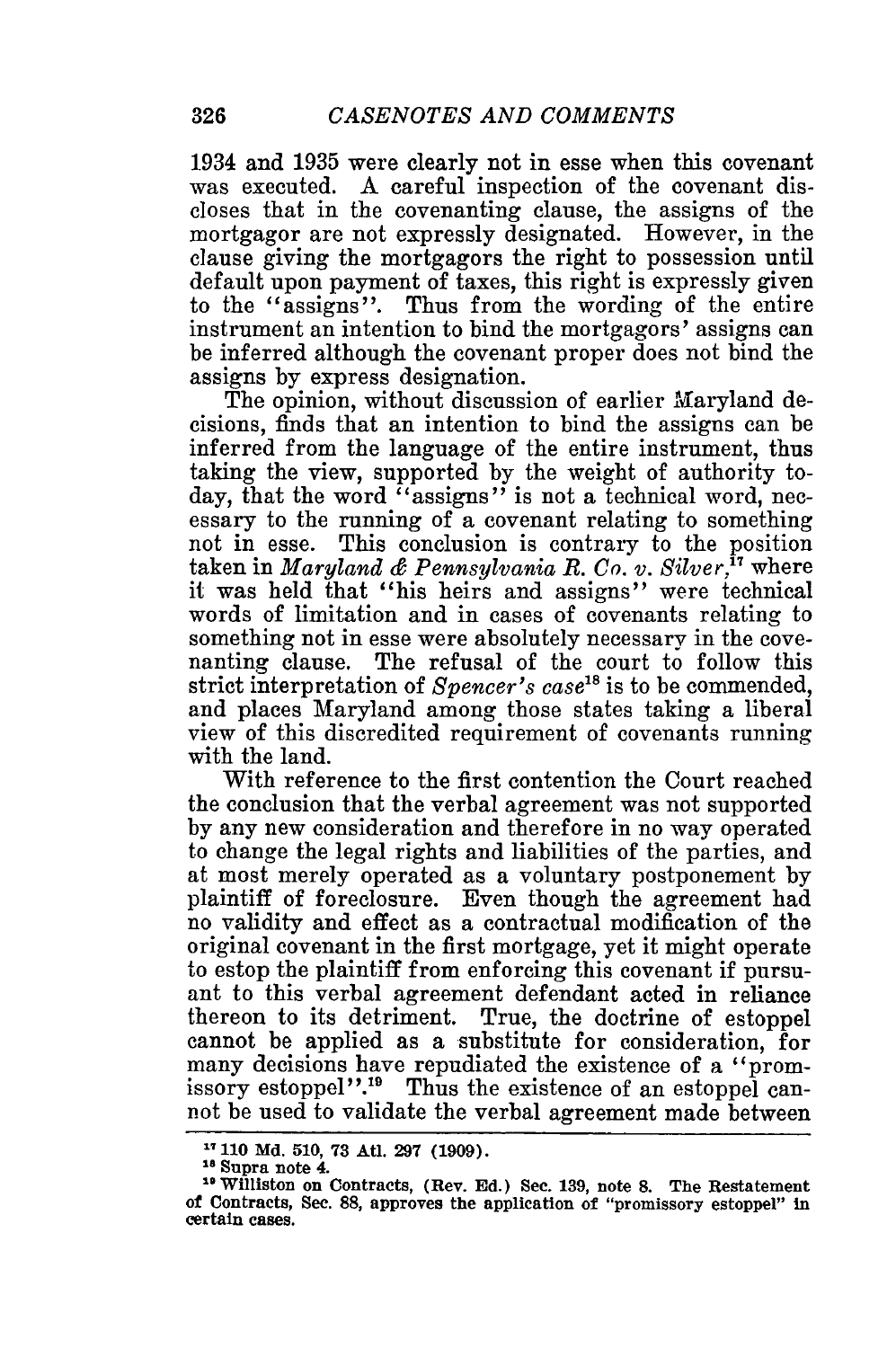plaintiff and defendant. But estoppel can be raised as a basis of an abandonment of an existing contract right.20 The benefit of this covenant appearing in the first mortgage, rested in plaintiffs at the time of this verbal agreement. This benefit is a contract right capable of abandonment, and therefore if the defendant can show a change of position or detriment suffered by reliance upon this verbal agreement, it has raised an estoppel against the enforcement of this benefit. However, did the defendant suffer a detriment or make a change of position in reliance on this verbal agreement by retaining possession until February 16, 19357

In *Williams v. Safe Deposit & Trust Co.,21* the Court of Appeals held that under our title theory of mortgages, where the mortgage contains a provision reserving the right of possession in the mortgagor until default, the privity of estate remains in the mortgagor until default, and then on default immediately passes to the mortgagee although the latter has not entered into actual possession. On the basis of this case defendant could have abandoned possession of the premises in 1933 at the time of the default, and successfully contended that its privity of estate had automatically passed to the plaintiffs on default. Without privity of estate remaining in the defendant there could be no liability for future breaches of this covenant during 1.934 and 1935. Thus the defendant, by verbally agreeing to remain in possession as mortgagor after default, and thus in effect consenting to retain its privity of estate, did act to its detriment and change its position so as to be entitled to the benefit of the doctrine of estoppel. Plaintiffs' only basis of recovery for breach of this covenant during 1934 and 1935 is that there existed privity of estate in the defendant. Thus if defendant could have automatically transferred this privity of estate to plaintiffs by its default in 1933, it changed its own position by consenting to retain possession in the capacity of mortgagor and thus retaining the privity of estate which is the essential basis for liability under this covenant during 1934 and 1935.

It is therefore submitted that the Court might have upheld defendant's first contention that this verbal agreement estopped the plaintiffs from enforcing the covenant after the default in 1933. In this connection it must be noted that during 1934 the defendant had a sufficient sur-

**<sup>10</sup>**Williston **on Contracts, (Rev. Ed.) Sec. 139, note 13.**

<sup>&</sup>lt;sup>21</sup> 167 Md. 499, 175 Atl. 331 (1934).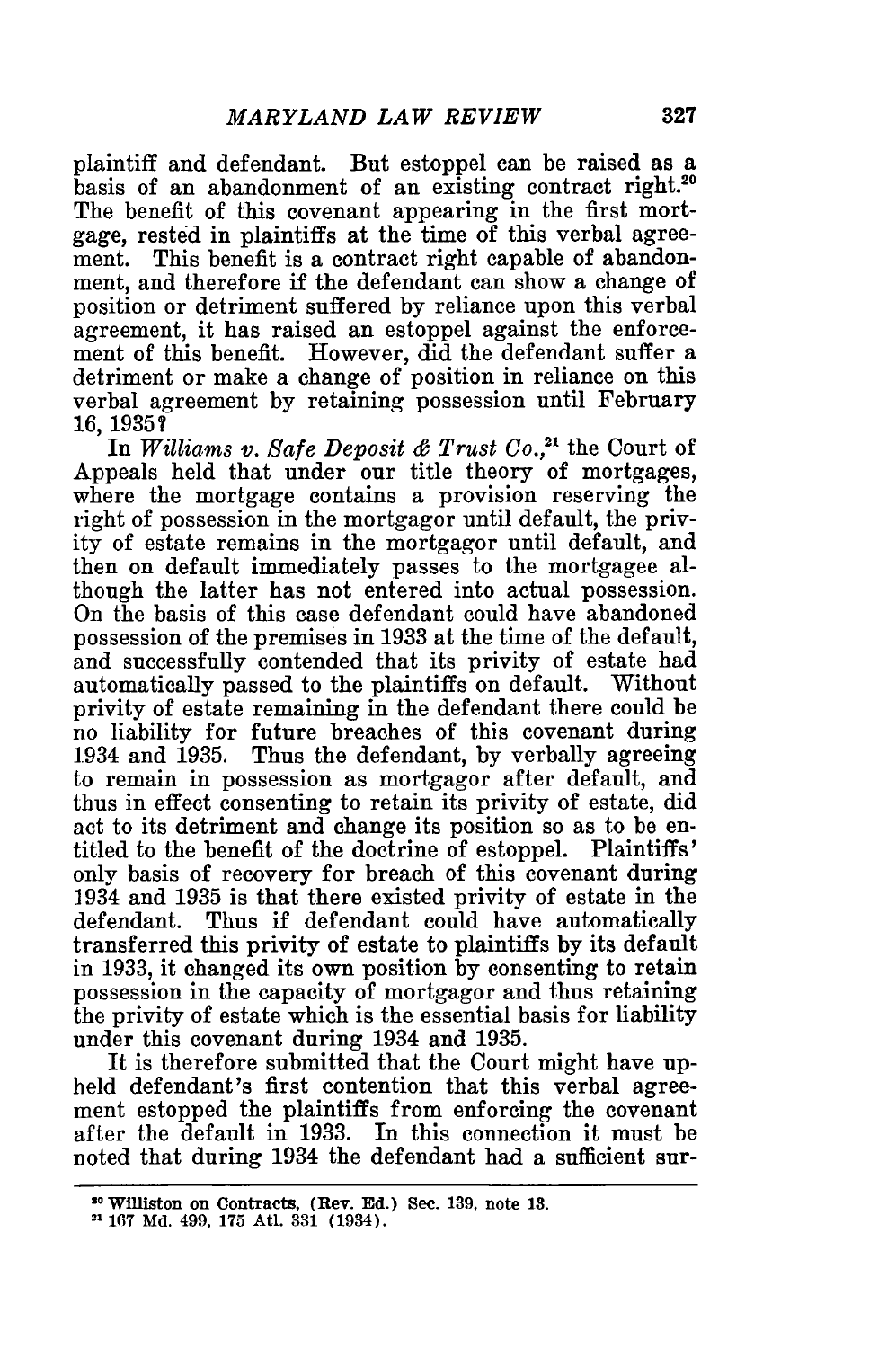plus of income over disbursements to have paid that year's taxes, and therefore has failed to comply with the express provisions of this verbal agreement. Instead defendant used this surplus to reimburse itself for loss arising in the operation of the premises before this verbal agreement was entered into. However, as for the taxes for 1935 no surplus of income over disbursements existed during the month and a half of the year of 1935 that defendant retained possession, so any liability for nonpayment of that year's taxes must be predicated upon the covenant in the first mortgage.

Having reached the conclusion that the burden of this covenant did run with the equity of redemption to the defendant, so as to render it liable for breach of the covenant by nonpayment of the taxes for the years of 1934 and 1935, there remained the final problem of whether plaintiffs' cause of action was enforcible in equity. The defendant's estate in the property terminated on February 16, 1935, thereby terminating its privity of estate with plaintiffs, and terminating any liability for breaches subsequent to that date. However, as to its liability for breaches occurring before February 16, 1935, this was not affected by the termination of this privity of estate. Yet, as plaintiffs had not instituted suit upon these breaches while the privity of estate continued to exist, the Court, following the decision of *Donelson v. Polk*,<sup>22</sup> held that plaintiffs had lost their remedy at law and must maintain their suit in equity.

This position rests upon the mistaken view that privity of estate is a necessary element to an action at law against an assignee of the covenantor. Privity of estate is necessary at the time of the breach, so as to attach the covenant to the land and thus render the assignee, who holds the privity of the estate at the time of the breach, liable; but when the breach has occurred, a cause of action exists between the parties then holding the benefit and burden. Such a cause of action is personal between the parties, and is entirely divorced from the land. Subsequent transfers of the burdened estate or of the benefitted estate in no way affect this cause of action. In other words, privity of estate must exist at the time of the breach, but is not essential at the time of the suit. Here defendant held the burdened estate at the time of the breaches, thus creating a personal cause of action for damages vested in plaintiffs against defendant. The fact that defendant's estate and privity

**<sup>&</sup>lt;sup>12</sup> 64 Md. 501, 2 Atl. 824 (1886).**